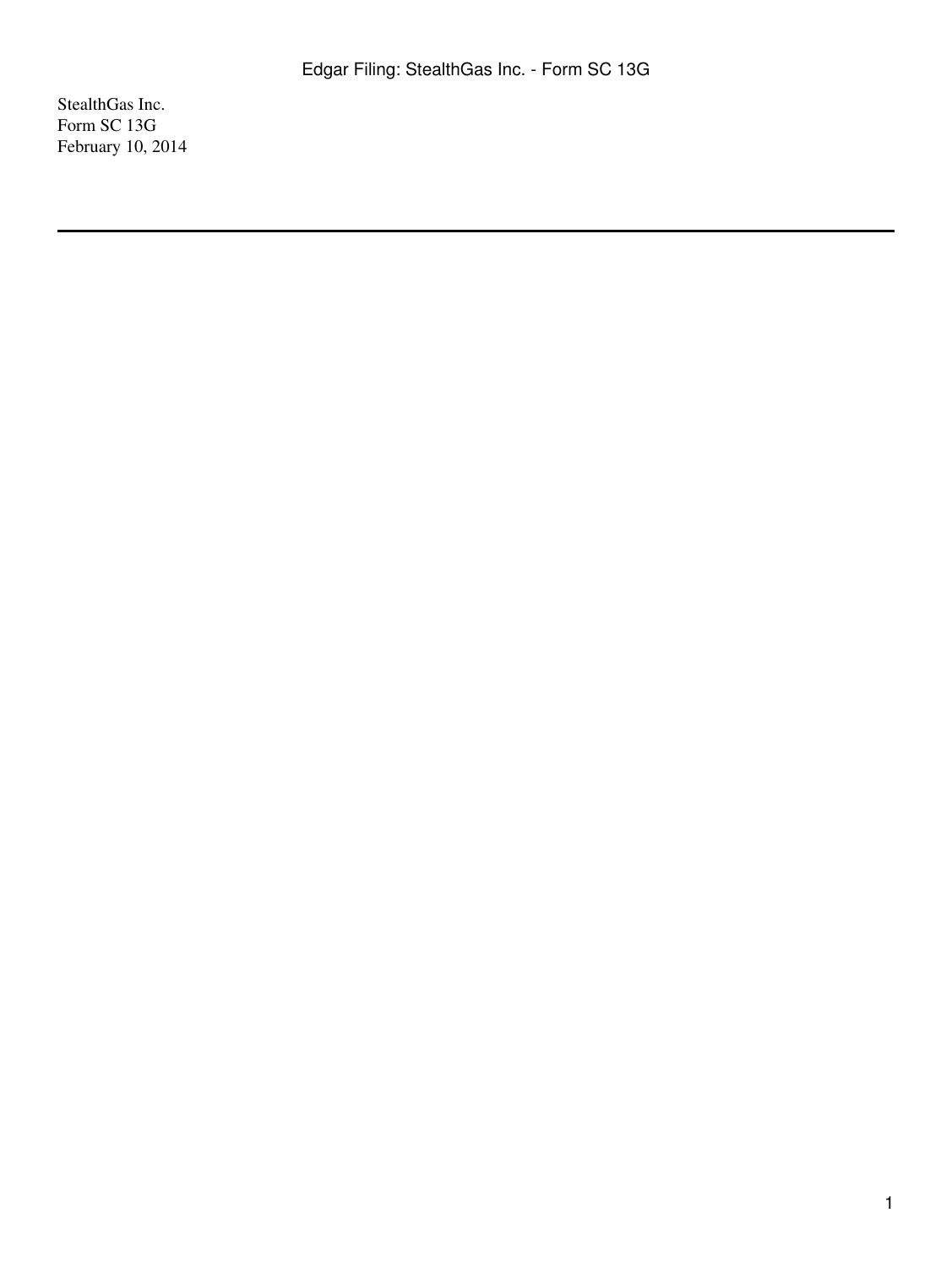## SECURITIES AND EXCHANGE COMMISSION WASHINGTON, D.C. 20549

## SCHEDULE 13G

## INFORMATION TO BE INCLUDED IN STATEMENTS FILED PURSUANT TO RULES 13d-1(b), (c), AND (d) AND AMENDMENTS THERETO FILED PURSUANT TO RULE 13d-2

(AMENDMENT NO. )\*

Stealthgas Inc.

\_\_\_\_\_\_\_\_\_\_\_\_\_\_\_\_\_\_\_\_\_\_\_\_\_\_\_\_\_\_\_\_\_\_\_\_\_\_\_\_\_\_\_\_\_ (Name of Issuer)

Common Stock

\_\_\_\_\_\_\_\_\_\_\_\_\_\_\_\_\_\_\_\_\_\_\_\_\_\_\_\_\_\_\_\_\_\_\_\_\_\_\_\_\_\_\_\_\_ (Title of Class of Securities)

Y81669106

\_\_\_\_\_\_\_\_\_\_\_\_\_\_\_\_\_\_\_\_\_\_\_\_\_\_\_\_\_\_\_\_\_\_\_\_\_\_\_\_\_\_\_\_\_ (CUSIP Number)

12/31/2013

\_\_\_\_\_\_\_\_\_\_\_\_\_\_\_\_\_\_\_\_\_\_\_\_\_\_\_\_\_\_\_\_\_\_\_\_\_\_\_\_\_\_\_\_\_ (Date of Event Which Requires Filing of this Statement)

Check the appropriate box to designate the rule pursuant to which this Schedule is filed:

| X        | Rule $13d-1(b)$ |
|----------|-----------------|
| $\Omega$ | Rule $13d-1(c)$ |
| $\Omega$ | Rule $13d-1(d)$ |

\*The remainder of this cover page shall be filled out for a reporting person's initial filing on this form with respect to the subject class of securities, and for any subsequent amendment containing information which would alter the disclosures provided in a prior cover page.

The information required in the remainder of this cover page shall not be deemed to be "filed" for the purpose of Section 18 of the Securities Exchange Act of 1934 ("Act") or otherwise subject to the liabilities of that section of the Act but shall be subject to all other provisions of the Act (however, see the Notes).

Page 1 of 4 Pages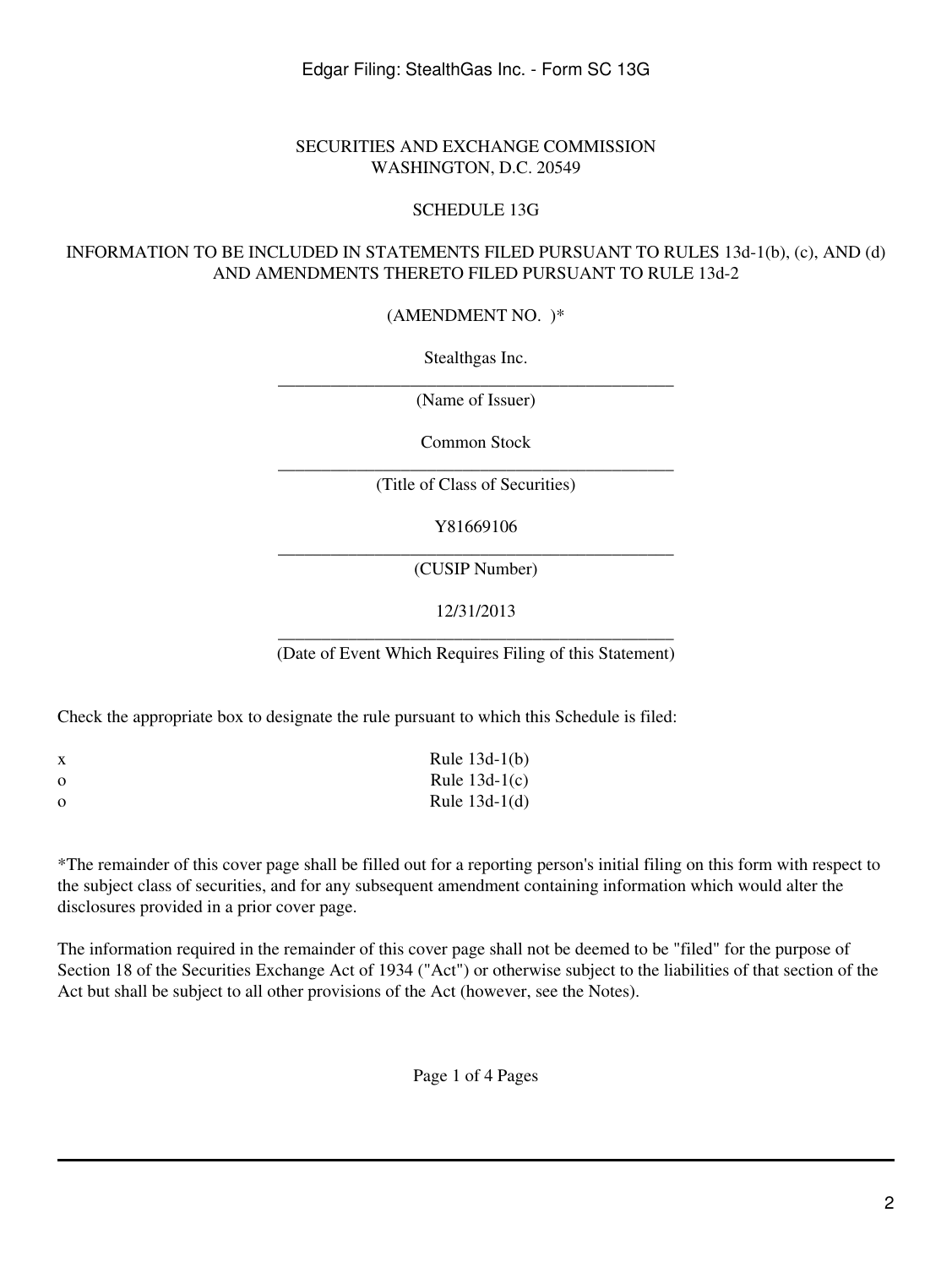| <b>CUSIP NO. Y81669106</b>                                                                                                       | 13G                                              | Page 2 of 4 Pages                                            |
|----------------------------------------------------------------------------------------------------------------------------------|--------------------------------------------------|--------------------------------------------------------------|
| 1.                                                                                                                               | NAME OF REPORTING PERSONS                        |                                                              |
| Massachusetts Financial Services Company ("MFS")                                                                                 |                                                  |                                                              |
| 2.<br>(SEE INSTRUCTIONS)                                                                                                         | CHECK THE APPROPRIATE BOX IF A MEMBER OF A GROUP |                                                              |
| (b)<br>a)<br>$\mathbf 0$<br>$\mathbf{O}$                                                                                         |                                                  |                                                              |
| Not Applicable                                                                                                                   |                                                  |                                                              |
| 3.                                                                                                                               | <b>SEC USE ONLY</b>                              |                                                              |
| 4.                                                                                                                               | CITIZENSHIP OR PLACE OF ORGANIZATION             |                                                              |
| Delaware                                                                                                                         |                                                  |                                                              |
| NUMBER OF SHARES BENEFICIALLY OWNED BY EACH REPORTING PERSON WITH:                                                               |                                                  |                                                              |
| 5.                                                                                                                               | <b>SOLE VOTING POWER</b>                         |                                                              |
| 1,589,140 shares of common stock                                                                                                 |                                                  |                                                              |
| 6.                                                                                                                               | <b>SHARED VOTING POWER</b>                       |                                                              |
| None                                                                                                                             |                                                  |                                                              |
| 7.                                                                                                                               | <b>SOLE DISPOSITIVE POWER</b>                    |                                                              |
| 1,672,020 shares of common stock                                                                                                 |                                                  |                                                              |
| 8.                                                                                                                               | <b>SHARED DISPOSITIVE POWER</b>                  |                                                              |
| None                                                                                                                             |                                                  |                                                              |
| 9.                                                                                                                               |                                                  | AGGREGATE AMOUNT BENEFICIALLY OWNED BY EACH REPORTING PERSON |
| 1,672,020 shares of common stock, consisting of shares beneficially owned by MFS and/or certain other<br>non-reporting entities. |                                                  |                                                              |
| 10. CHECK IF THE AGGREGATE AMOUNT IN ROW (9) EXCLUDES CERTAIN SHARES (SEE<br><b>INSTRUCTIONS</b> )                               |                                                  |                                                              |
| Not Applicable                                                                                                                   |                                                  |                                                              |

o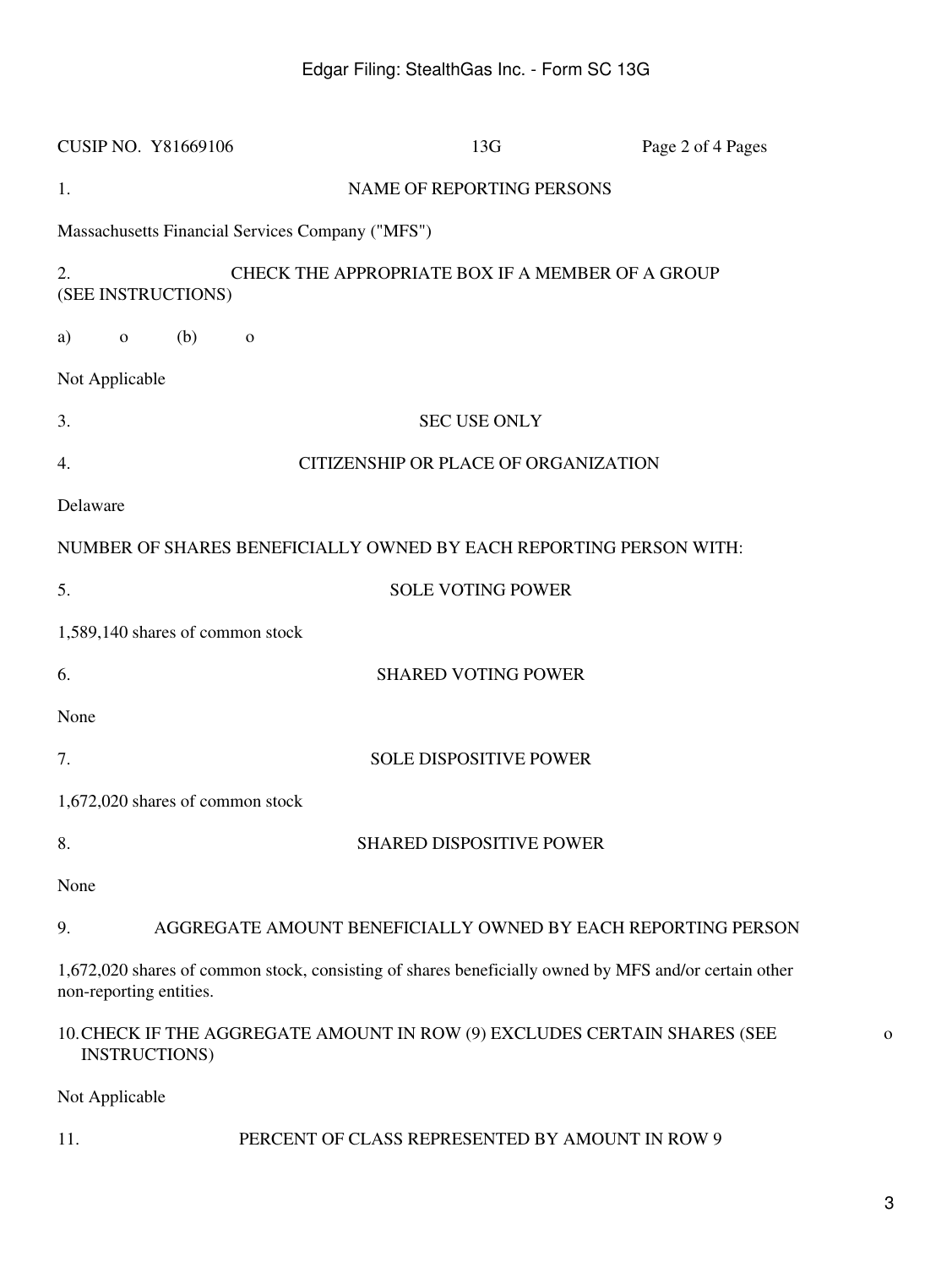12. TYPE OF REPORTING PERSON (SEE INSTRUCTIONS)

IA

5.2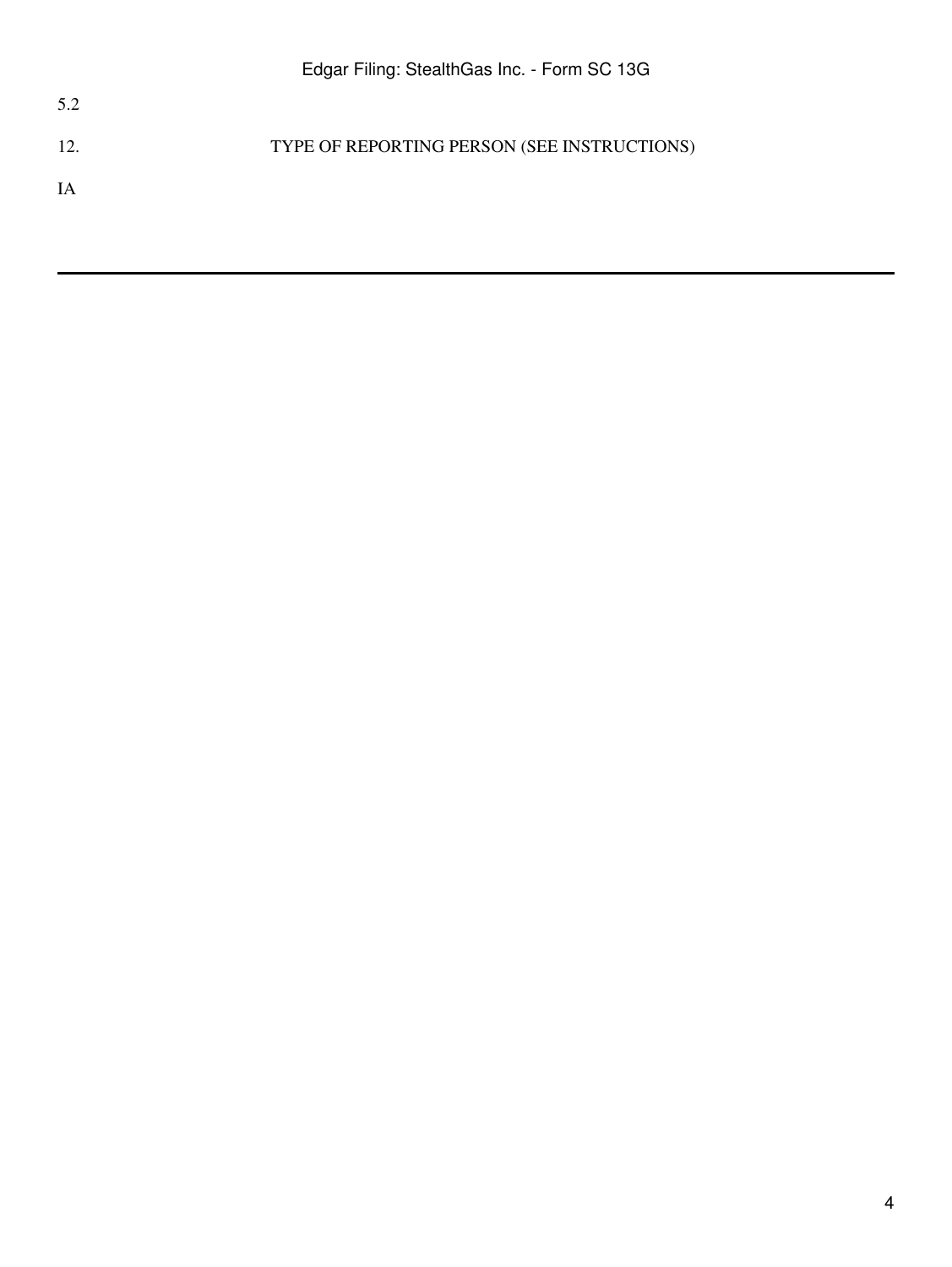| Schedule 13G   |                                                       |                            | Page 3 of 4 Pages                                                              |  |  |
|----------------|-------------------------------------------------------|----------------------------|--------------------------------------------------------------------------------|--|--|
| ITEM 1:        |                                                       | (a)                        | <b>NAME OF ISSUER:</b>                                                         |  |  |
| See Cover Page |                                                       |                            |                                                                                |  |  |
| (b)            | ADDRESS OF ISSUER'S PRINCIPAL EXECUTIVE OFFICES:      |                            |                                                                                |  |  |
|                | 331 Kifissias Avenue Erithrea<br>14561 Athens, Greece |                            |                                                                                |  |  |
| ITEM 2:        |                                                       | (a)                        | <b>NAME OF PERSON FILING:</b>                                                  |  |  |
|                | See Item 1 on page 2                                  |                            |                                                                                |  |  |
|                | (b)                                                   |                            | ADDRESS OF PRINCIPAL BUSINESS OFFICE OR, IF NONE, RESIDENCE:                   |  |  |
|                | 111 Huntington Avenue<br>Boston, MA 02199             |                            |                                                                                |  |  |
| (c)            | <b>CITIZENSHIP:</b>                                   |                            |                                                                                |  |  |
|                | See Item 4 on page 2                                  |                            |                                                                                |  |  |
| (d)            | TITLE OF CLASS OF SECURITIES:                         |                            |                                                                                |  |  |
| See Cover Page |                                                       |                            |                                                                                |  |  |
| (e)            | <b>CUSIP NUMBER:</b>                                  |                            |                                                                                |  |  |
| See Cover Page |                                                       |                            |                                                                                |  |  |
| ITEM 3:        | Rule 13d-1(b)(1)(ii)(E)                               |                            | The person filing is an investment adviser in accordance with                  |  |  |
| ITEM 4:        |                                                       |                            | <b>OWNERSHIP:</b>                                                              |  |  |
| (a)            |                                                       | AMOUNT BENEFICIALLY OWNED: |                                                                                |  |  |
|                | See Item 9 on page 2                                  |                            |                                                                                |  |  |
| (b)            | PERCENT OF CLASS:                                     |                            |                                                                                |  |  |
|                | See Item 11 on page 2                                 |                            |                                                                                |  |  |
|                |                                                       |                            | (c) NUMBER OF SHARES AS TO WHICH SUCH PERSON HAS VOTING AND DISPOSITIVE POWERS |  |  |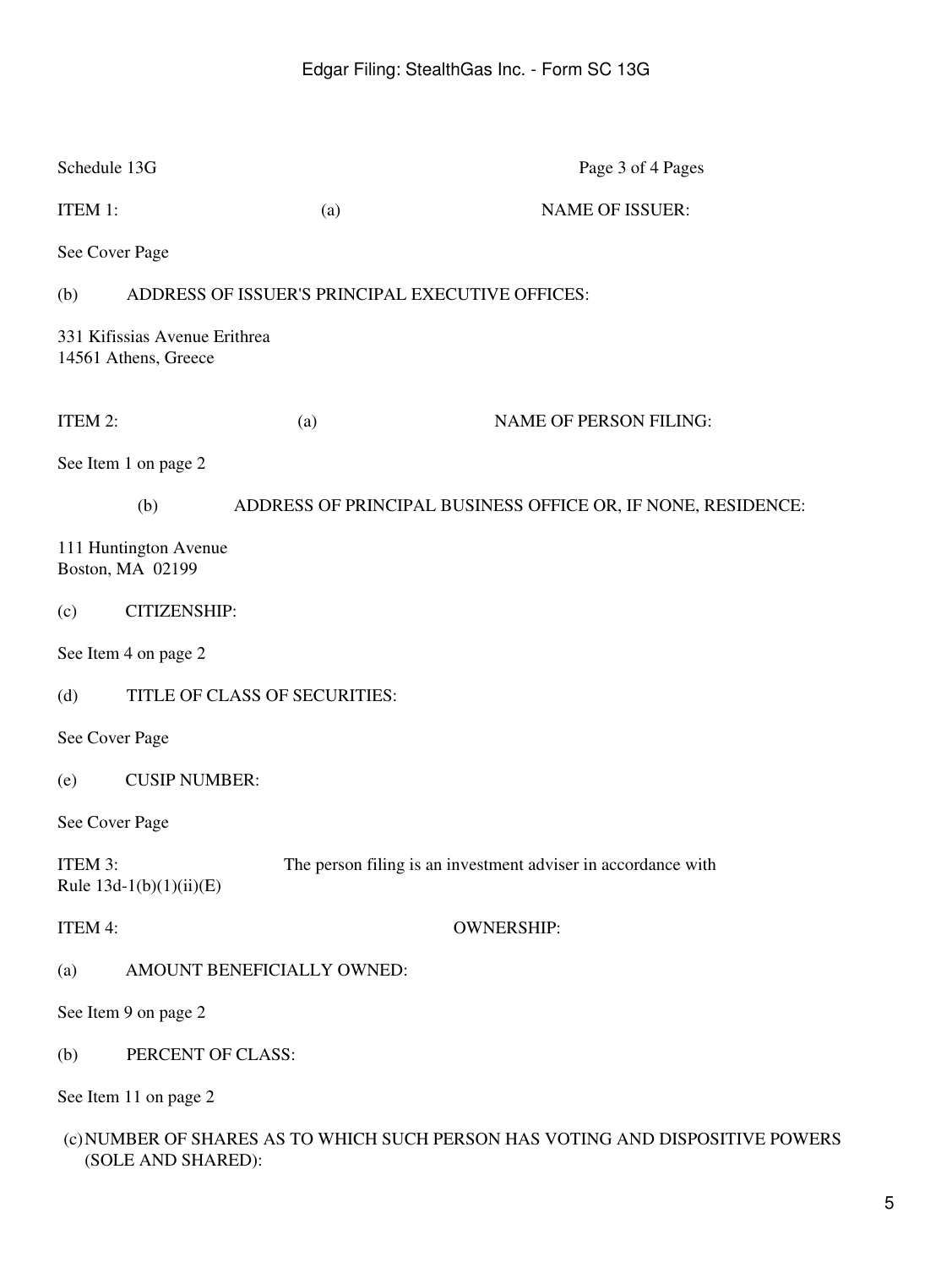See Items 5-8 on page 2

ITEM 5: OWNERSHIP OF FIVE PERCENT OR LESS OF A CLASS: 0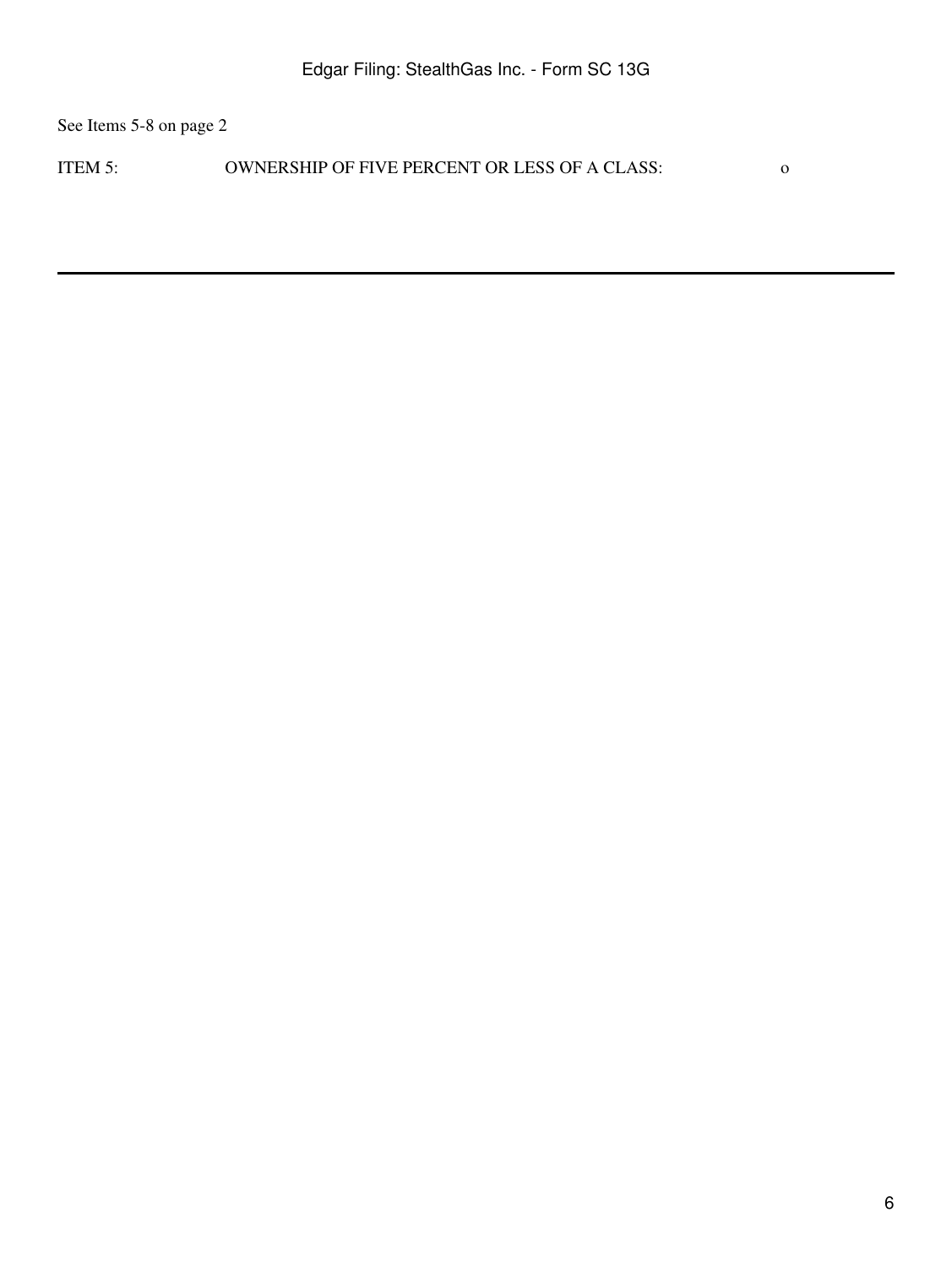| Schedule 13G                                                                                                                                                     | Page 4 of 4 Pages                                                 |  |  |  |
|------------------------------------------------------------------------------------------------------------------------------------------------------------------|-------------------------------------------------------------------|--|--|--|
| ITEM 6:                                                                                                                                                          | OWNERSHIP OF MORE THAN FIVE PERCENT ON BEHALF OF ANOTHER PERSON:  |  |  |  |
| Not Applicable                                                                                                                                                   |                                                                   |  |  |  |
| ITEM IDENTIFICATION AND CLASSIFICATION OF THE SUBSIDIARY WHICH ACQUIRED THE<br>SECURITY BEING REPORTED ON BY THE PARENT HOLDING COMPANY OR CONTROL PERSON:<br>7: |                                                                   |  |  |  |
| Not Applicable                                                                                                                                                   |                                                                   |  |  |  |
| ITEM 8:                                                                                                                                                          | <b>IDENTIFICATION AND CLASSIFICATION OF MEMBERS OF THE GROUP:</b> |  |  |  |
| Not Applicable                                                                                                                                                   |                                                                   |  |  |  |
| ITEM 9:                                                                                                                                                          | NOTICE OF DISSOLUTION OF GROUP:                                   |  |  |  |
| Not Applicable                                                                                                                                                   |                                                                   |  |  |  |
| ITEM 10:                                                                                                                                                         | <b>CERTIFICATIONS:</b>                                            |  |  |  |

By signing below I certify that, to the best of my knowledge and belief, the securities referred to above were acquired and are held in the ordinary course of business and were not acquired and are not held for the purpose of or with the effect of changing or influencing the control of the issuer of the securities and were not acquired and are not held in connection with or as a participant in any transaction having that purpose or effect.

## SIGNATURE

After reasonable inquiry and to the best of my knowledge and belief, I certify that the information set forth in this statement is true, complete and correct.

Date: February 7, 2014

Massachusetts Financial Services Company

By: /s/ DANIEL W. FINEGOLD Daniel W. Finegold Vice President and Assistant Secretary